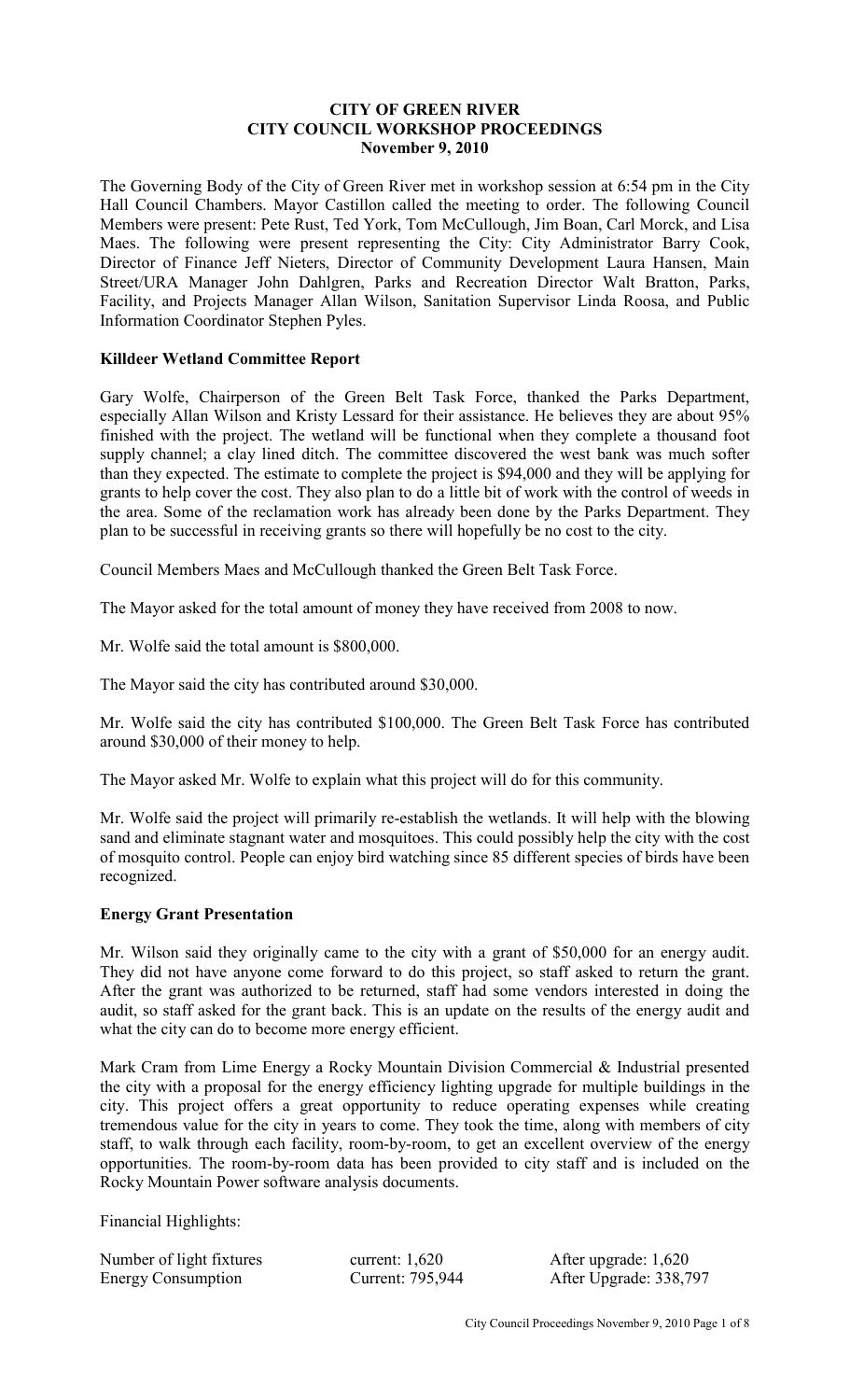| <b>Annual Energy Savings</b>      | \$31,734  |
|-----------------------------------|-----------|
| <b>Annual Sensor Savings</b>      | \$266     |
| <b>Annual Maintenance Savings</b> | \$8,595   |
| Annual HVAC Savings               | \$4,322   |
| Total Savings for the First Year  | \$44,917  |
| <b>Total Project Costs</b>        | \$184,085 |
| <b>Estimated Utility Subsidy</b>  | \$32,766  |
| <b>Energy Efficiency Grant</b>    | \$50,000  |
| Net Project Cost                  | \$101,320 |
| Payback in Years                  | 2.26      |
| First Year Return on Investment   | 44%       |

Council Member Boan said this all started out because the city applied for an Energy Grant for \$50,000 and now the cost is at \$184,085 and he does not understand why.

Mr. Cook said the city received a grant and they prepared a request for proposals for an energy audit. There was a pre-bid meeting and no one showed up. Staff recommended the grant be sent back. Then the city received several calls from vendors interested, so the money was returned to the city. City staff met with several companies, walked through the city buildings, and looked at the upgrades that needed to be completed. Staff recommended the  $$101,320$  be paid out of the  $6<sup>th</sup>$ Penny money that the city will be receiving.

Mr. Wilson said this is a return investment. It will streamline all of the lights. We will not have to stock different types and sizes of lights in the warehouse. It will save energy and in turn save us money. He recommends that some of the  $6<sup>th</sup>$  Penny money is used for this project.

Council Member Maes said it is smart to invest in something that will return your money. She thinks it is good project and supports it.

#### **Deer Issue inside the Municipal Limits**

Mr. Cook started by introducing Lisa Botham, the City Prosecutor, and Tracy Wyant Animal Control Supervisor. Staff is seeking direction on whether or not the governing body would like to proceed with an ordinance to prohibit the feeding of deer with in municipal limits. Over the last few months the governing body has received letters from citizens regarding issues that have came up with the deer.

Ms. Bothham has prepared a draft ordinance. Officer Wyant prepared information on the issues within the city limits. There are some other cities that have had same issues and have put an ordinance into effect. He is sure there are residents that are wishing to speak on this issue.

The Mayor would like to get some professional opinions on this issue and then he would like to have citizens speak.

Duane Kerr, Wyoming Game and Fish Warden, said he has some information he has prepared from other local areas that have issues. The main concern is the overall health of the deer. The deer's digestive system is not the fastest and they cannot digest food that is not normal to their diet. Their digestive systems cannot keep up when their diet is suddenly changed.

The natural landscaping has been damaged from the concentration of deer in certain areas. There is an increase of vehicles hitting the deer and there is a possibility of disease spreading from the deer. He is not aware of any problems with diseases here but a large concentration of deer could spread diseases easily. If the deer are around people to much they could lose their natural fear of people and this could cause harm to people or the deer. If the deer are used to being fed in a certain area, they aren't going to move away from the area.

The potential for deer congregating in large numbers and coming into town could also attract large predators. Mountain lions do not normally come into town, but if that is where their food source is they will pose a danger to people.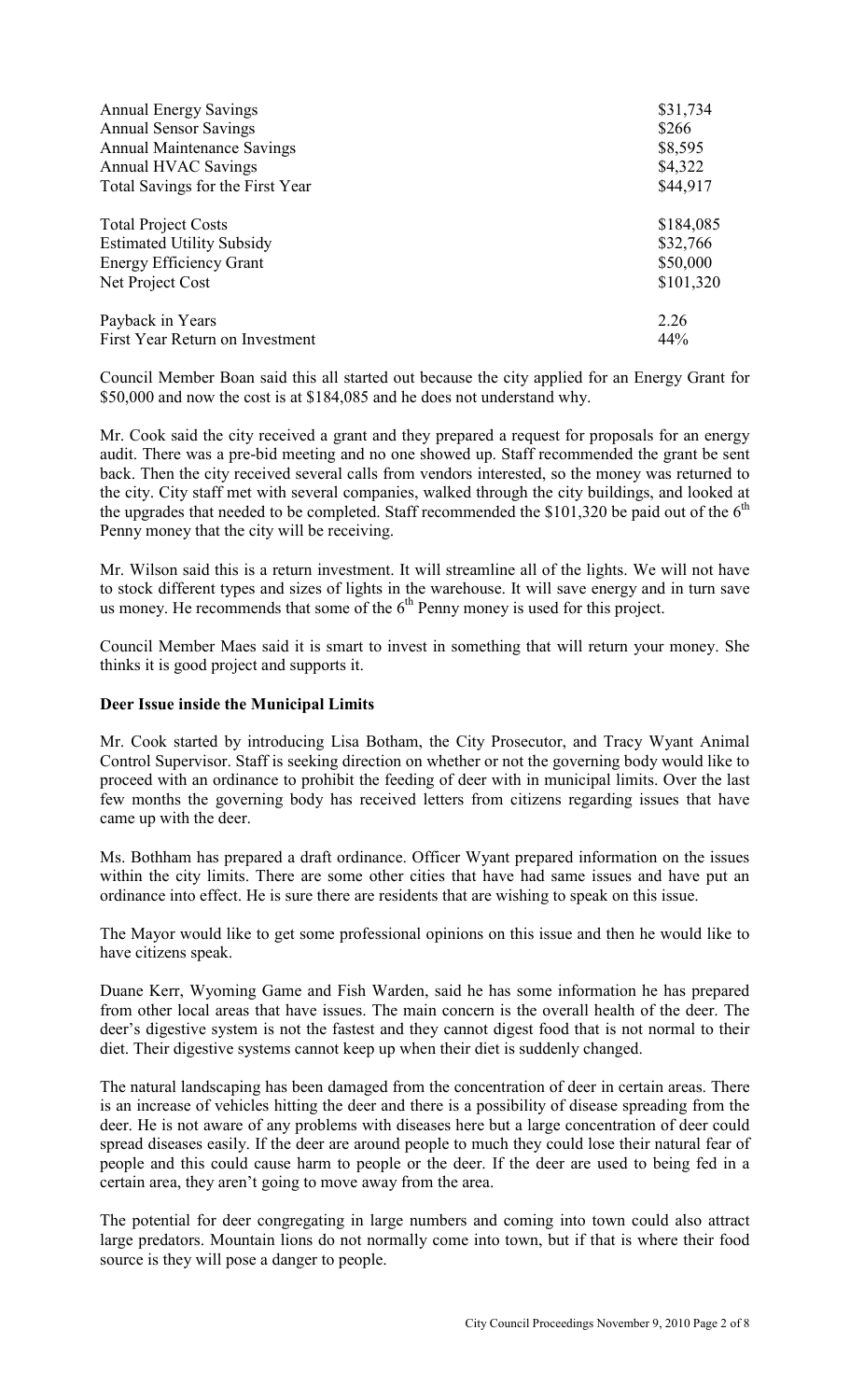Domestic dos can pose a problem by chasing and harming the deer. They are not efficient killers, and because of that, the deer have to be killed by the Game and Fish. There are some people that pose a problem for the deer because they chase them or throw rocks at them.

Mr. Kerr feels an ordinance may not decrease the deer that come into town but could help reduce the large concentration of deer in one area. He said the particular area we live in is a natural place that deer like to live by because of the green lawns, flowers, and other items that people have, but people feeding the deer poses more issues. He has looked at the proposed ordinance, and with a few changes to wording, he thinks it is ok.

Council Member McCullough asked him if the wildlife in Wyoming belongs to the Game and Fish and if the Game and Fish are the regulators of the wildlife.

Mr. Kerr said the wildlife in Wyoming belong to the state and therefore belong to the people. The Game and Fish are in charge of protecting the wildlife in Wyoming.

Council Member McCullough asked if there was a way for people that have had damage done to their yards by the deer, to file a claim with the Game and Fish to get their money back.

Mr. Kerr said no. The only way people could do that is if they allowed hunting on their land. Since that is against the law, they cannot place a claim.

Council Member McCullough asked if Mr. Kerr thought Green River had a deer problem and if he felt an ordinance would help.

Mr. Kerr said, yes, there is a deer problem within the city, the ordinance may not stop them from coming in, but will help with the concentration.

Council Member McCullough said since he has been here there has been deer within the city, but he has noticed there are much more now and they do not seem to leave.

Mr. Kerr said the deer are learning they know this is a place where they can get food and are safe. It is just like us if we are sitting comfortably in a chair, we will not get up unless someone comes and boots us out of our chair. The deer are the same. The deer that would not normally survive in the wild are surviving here and they end up having babies that are not the healthiest. This is a big issue, these deer would normally die out in the wild but with the food they receive here they do survive. This causes large number issues.

Council Member Boan asked why there is not a state law on this issue.

Mr. Kerr said you need to ask the legislators. They normally say it is governmental agencies that need to locally decide themselves.

Council Member Boan asked if there is a good feed that can be fed to the deer without causing any problems.

Mr. Kerr said yes. He thinks there are good feeds out there but they are very expensive. The deer survive better on brush type things, and the microbial concentrations in their stomachs take a long time to adjust to something different. The deer could be fed a good feed but if they are not use to eating it they could die anyway. Nutritional studies on wild life are difficult so they never know what is best for them.

Nathan Graham, resident of Green River, said his mother has been feeding the deer for a long period of time. The deer have been coming up to her home since he was young. She does not feed them bad food. She gets deer food from Ace. He does not feed the deer and he still sees them in his yard every day. If the city makes an ordinance against feeding the deer then they are going to have to cite everyone that has a yard, because the deer will come and eat the grass and bushes. His mother didn't feed the deer to bring them into town. She did it to stop them from eating her flowers and stuff out of her yard. He does not understand why there is such an issue on this. The deer are always going to come into town. If they quit feeding them the whole herd may die.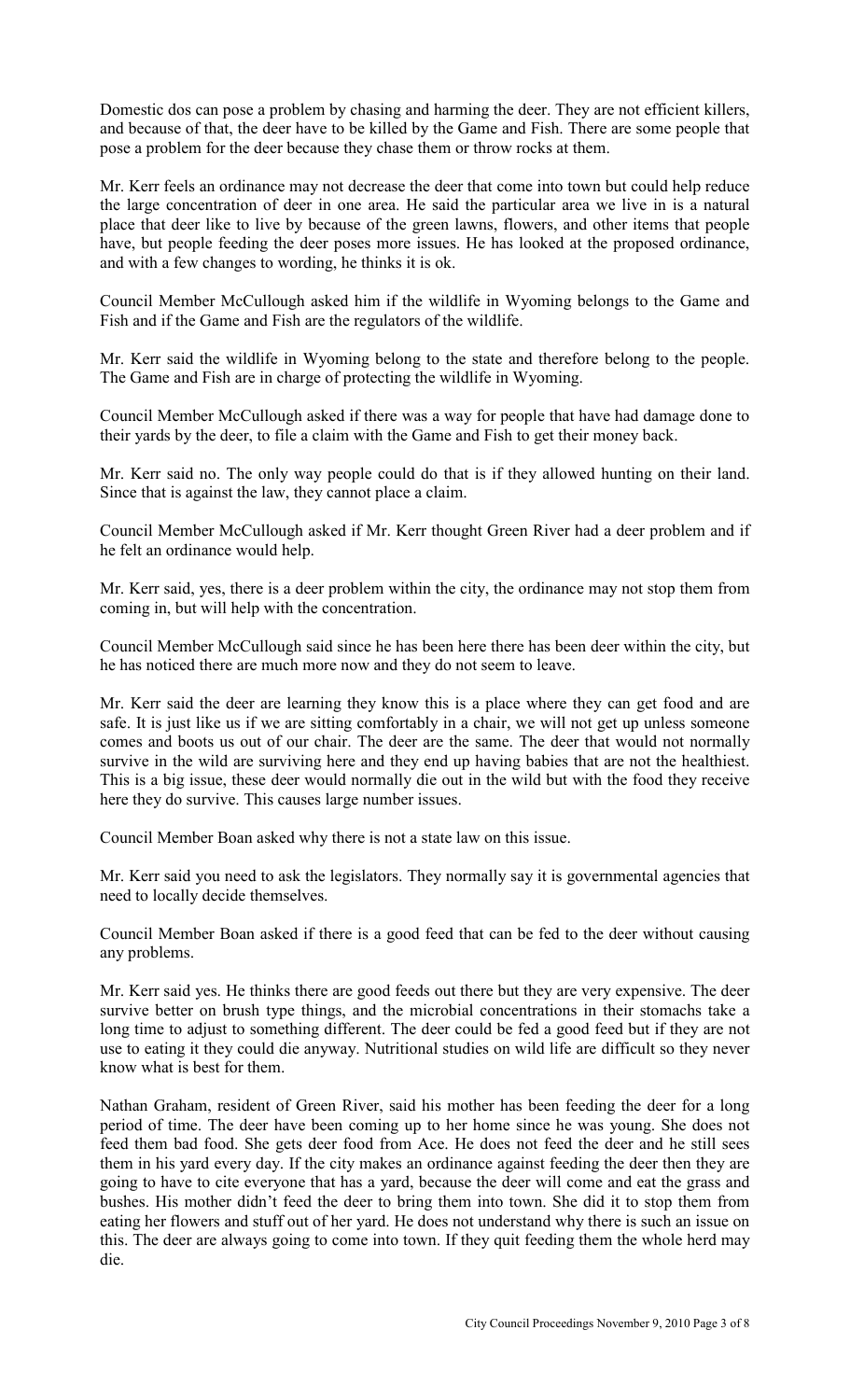Don Cuthbertson, resident on Idaho Street, complained about the number of deer, and the damage they cause in resident yards. He lives approximately one block away from a deer feeding area. He has several hundreds of dollars worth of damage. He has spent a large amount of money trying to repel the deer with motion activated sprinklers and now with winter approaching, he is looking into an electric fence. Some neighbors have had more damage and are starting to protect their yards with fences.

He knows the deer will continue to come into his yard, but the number of deer artificially attracted to the neighborhood is outrageous. He hopes the governing body will listen to the Game and Fish and the animal control officers and write an ordinance to stop the feeding of deer. The possible dangers and the damage they are causing, needs to be taken care of. He talked to a police officer who has seen around 60 head of deer in this one area. The deer are posing a problem because they are no longer a wild animal, they do not seem to be afraid of people. The lot on Idaho Street that is owned by the city is so full of feces that you can smell it. The residents on Idaho Street have to clean up feces in their yards on a daily basis.

Council Member McCullough said for Mr. Cuthbertson information it is illegal to have an electric fence in the city. It is a zoning law.

Ann Graham, resident on Idaho Street and the lady that feeds the deer, said she has seen the street that Mr. Cuthbertson lives on, and it is New Mexico, not Idaho. His yard is lava rock. She knows her yard is not pretty but she does have someone come and clean the lot next to her home four times a year. She has never tried to make pets of the deer, nor has she ever heard of anyone being hurt by the deer. As soon as soon as you open the door they run away. She had one deer that came to her with the scalies and she gave it oranges, and now it does not have them anymore.

There are two men in a hummer from Utah that come in for a week and take photos of deer, they are spending money here. She spends a lot of money on the deer food from Ace Hardware she goes through seven bags a week. If she stops feeding the deer, it will not stop them from coming into the city.

Mrs. Graham said there are other cities that make money from the animals coming into town, because it brings tourists in. The city could make a place where there are machines that have food for the deer that people could buy and feed the deer in designated places.

She has never seen a herd of 60 deer. The biggest she has ever seen is around 46 head. They do get more or less depending on the season. We are going to have wildlife no matter what we do.

Council Member Boan disagreed with Mr. Cuthbertson. He has lived on the corner of Idaho Street and Colorado and he has never had to shovel feces off his lawn, or had a confrontation with deer, or smelled the feces either.

Council Member McCullough asked for comments from the Animal Control Officers.

Tracy Wyant, Animal Control Supervisor, said they had around fifty complaints over the summer. The complaints are mostly about the dogs that harass the deer. The dogs chase and maul them and sometimes the Animal Control officers have to put the deer down. She has had complaints of people chasing the deer in vehicles, kids chasing them, and kids throwing rocks at them, and deer stuck in batting cages.

She had a lady call because she could not leave her home. The deer were eating her apple trees in her front yard and would not leave.

These calls take a lot of time to look into. She had a deer pass away in someone's yard because of the scabies. She does not feel the ordinance will stop the deer, but will help with the concentration. The majority of the calls are coming from the area surrounding Idaho Street.

Council Member Boan asked if the complaints are from dogs at large, and people chasing them.

Officer Wyant said yes that is the majority of the calls.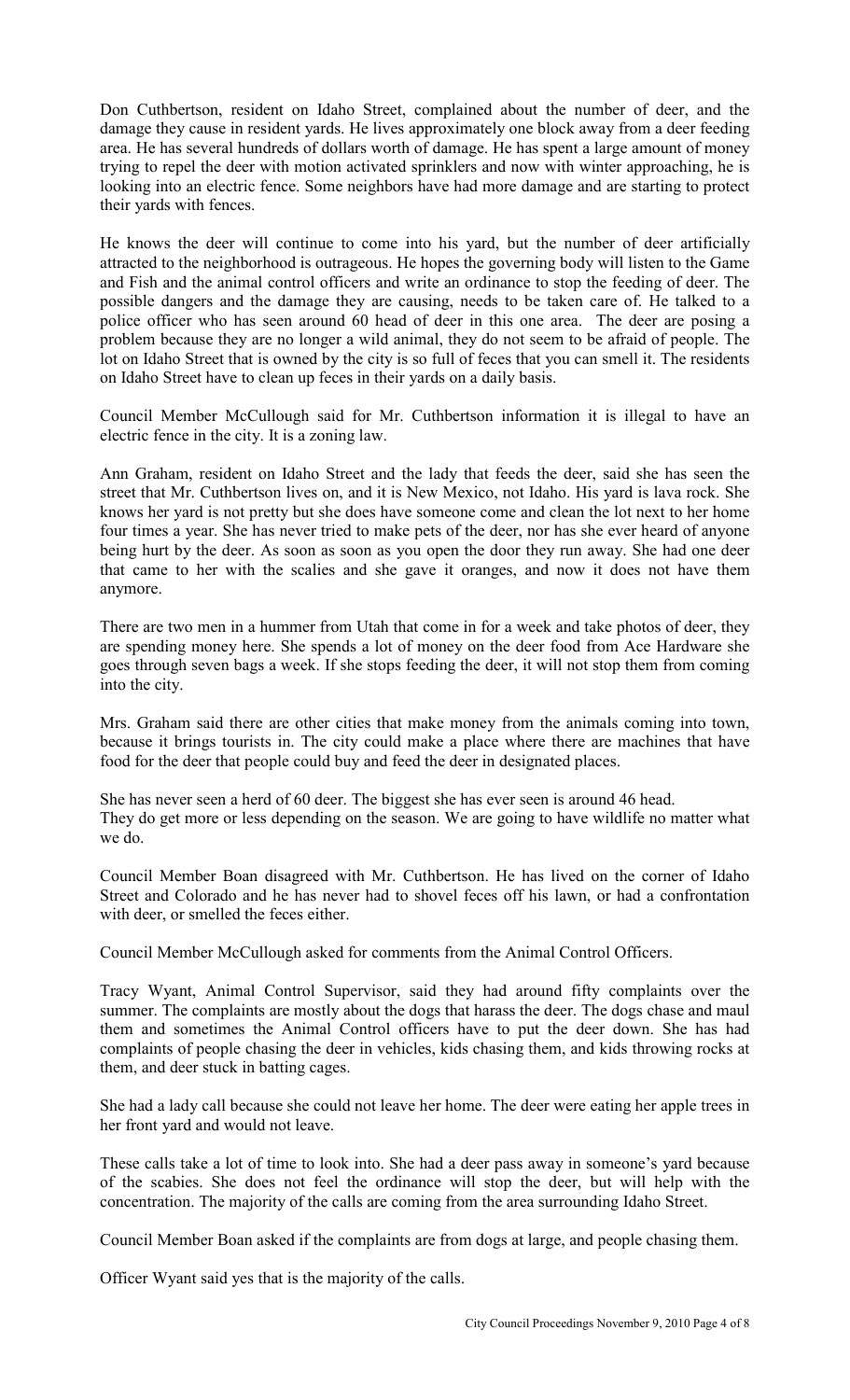Council Member Rust said the dogs on the lot are illegal, but the deer are not.

Council Member York asked how many people are feeding the deer.

Officer Wyant said there are around 3 people feeding the deer that she knows of. One is on Waggener Street, one on Idaho Street, and one just throws out apples every once in a while. There might be more but she is not aware of it.

Council Member York said then basically we are looking into the making an ordinance for one and a half people feeding the deer.

Officer Wyant said there are some other communities that have opened up hunting within the city, but she does not think we are at that point. She feels it is a nuisance issue more than anything.

Council Member York asked her if she thinks the city needs an ordinance for feeding the deer.

Officer Wyant said she is leaning toward the ordinance but she is not sure. She thinks it would be beneficial to help control the large concentrations of deer.

Council Member Boan said he had a neighbor and she came up with an idea about putting a place down by the river where people could go and feed the deer or watch them. He would like to discuss the ordinance after everyone is finished talking.

Council Member McCullough said the city cannot be involved with the feeding of deer because of the possibility of someone getting hurt by the deer. He does not think this ordinance will solve the problem but it will help. The deer coming into people's yards and eating their lawns, flowers, and bushes that will not stop.

Council Member Morck asked about putting out a mineral block, and if the Game and Fish have considered birth control measures.

Mr. Kerr said the salt blocks are going to create the same problems but there is no law against it. He said they have not done anything as far as birth control; the cost would be very high.

The Mayor asked if Officer Wyant has been called out to destroy any deer that have been injured.

Officer Wyant said yes, a few times. The authority has been passed on to the Animal Control Officers and the Police Officers, by the Game and Fish if the animal is injured.

Mr. Kerr said he responds to a lot of calls for deer that are hurt of have been killed. This could be around one a month or two a week. A lot of calls are due to people not slowing down or paying attention.

Mellissa Orton, residents on East Teton, said her main concern is her children. There have been deer in her back yard by her enclosed patio and they do not seem to be scared of people. She will not let her kids play at the park down the street or at Jackson School because of the feces from deer. She said the feeding is keeping deer alive that would not normally make it and this is the issue. Nature will take care of the ones that are not healthy enough and that help with the population.

Resident Ann Daley said she knows of a person feeding the deer in her neighborhood at another area of town and the deer have challenged her and her dog. There has always been deer here in Green River, but not in this amount and it is only a matter of time before someone ends up hurt.

Tim Morris, resident on East Teton, said he picks up feces from the deer by the can. He thinks feeding the deer creates lazy deer and lazy people. He has had deer come flying through his yard because they were spooked. If it is natural for them to come through town, then he has no problem, but when it is because of someone feeding them, he feels if something happened to his kids, then he will hold that person accountable.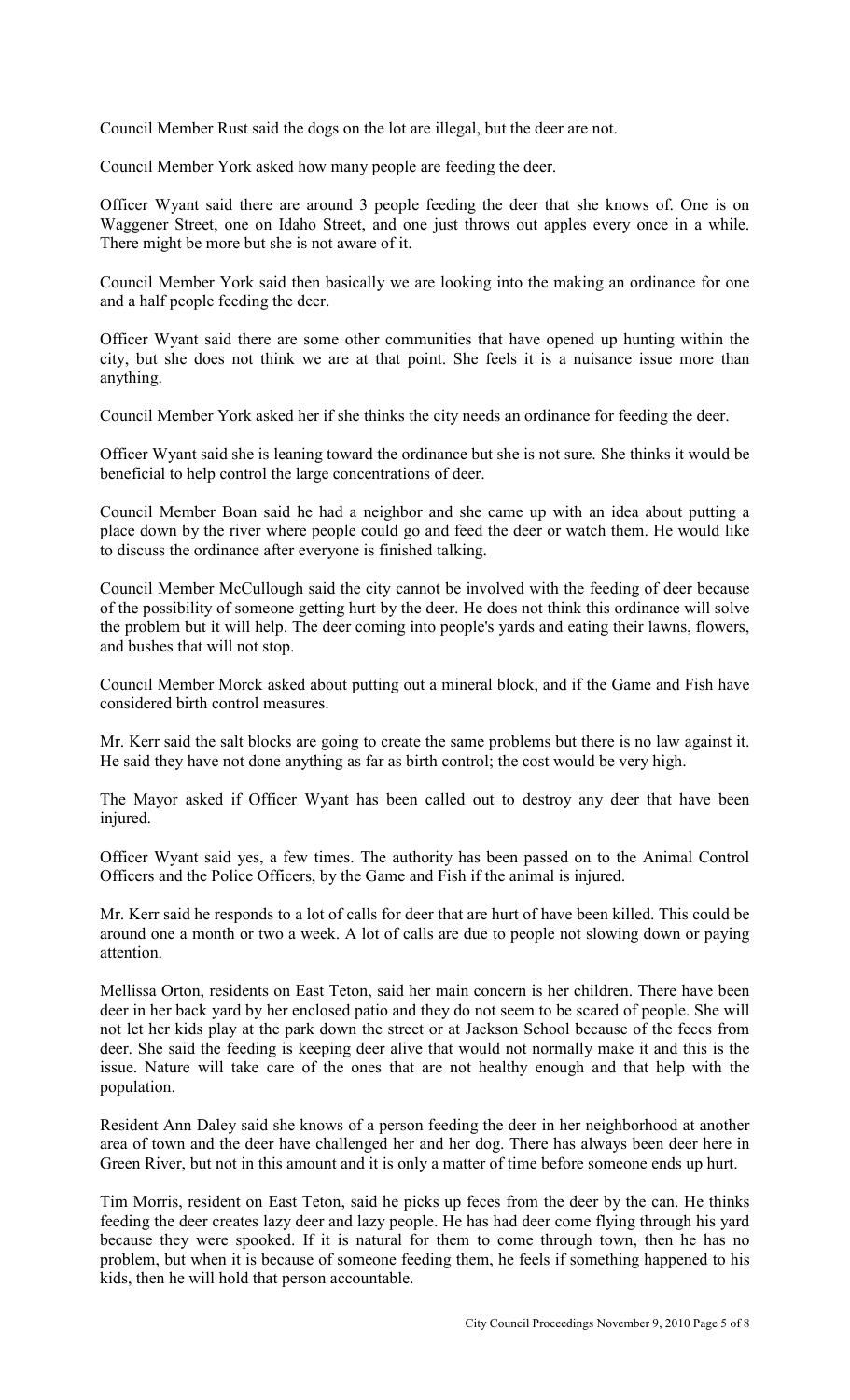Council Member Boan said in the interest of time we should put it on another workshop to discuss the ordinance at a later time.

Resident Vern VanMatre said the animals were here first. If the governing body cannot come up with the ordinance that will keep the quality of life here for the citizens then do not pass one.

Resident Jennie Fisher said this is about the concentration levels and it not being unhealthy to feed the deer. This is not about getting rid of them completely and it will not take the quality of life away. It will just keep the concentration down.

Resident Kim Graham, daughter of Ann Graham, said she is not sure if she if for this or not. She feels there should be a happy medium. These are wild animals and they need treated as such. These animals will always be here.

Council Member McCullough said they should table the issue until January 4, 2011, to be discussed with the new members on the council, and to get a little more information.

The council members agreed to discuss the issue and the ordinance again at the January 4, 2011 council meeting.

## **City Administrator's Report**

Mr. Cook said staff would like have direction on what the governing body would like them to do to proceed with strategic plan number five to expand Green River as a tourist destination. There was one goal set forth, to build a visitor's center and this is in the process now. Mr. Cook included information on a few ideas that was discussed before.

Council Member Boan said Wyoming had a record number of tourists this year. They beat all previous records and we did not capitalize on this at all. He would like to see some group formed to discuss ideas on how to make Expedition Island some type of a tourist attraction. They would only have one goal. What could be done and what cannot be done. This area is unique there is no other area like it. He is going to request that \$100,000 be put aside for this. By bringing people in to the city off the highway could bring in a large amount of money.

Mrs. Bartlett said the Sweetwater County Travel and Tourism Board did a conversion study that said that 54% of people that travel to Yellowstone stay the night in Sweetwater County. It also showed for every dollar spent on advertising, we received a return of six dollars, so they are absolutely capitalizing on tourism. All roads in Wyoming lead to Yellowstone and we are glad to be one of them. As far as the branding study she thinks it would be a good idea to appoint a committee would oversee the ideas.

The Mayor said they recently put a committee together that looks at events that could be brought in. There are a lot of issues that need to be tied into the branding study to make Green River a tourist attraction. Council Member Boan will head the committee up and he opened it up to any volunteers that would like to be part of it.

Mrs. Hartford said they are capitalizing on the tourists going through our city. The people that come through the visitor's center see the signage and they do go to the island. There are things that folks like to see like the greenbelt pathway and the bike park. There have been a lot of great steps made towards the tourism of the city. Everyone is partnering together in trying to bring more tourists to the area.

Council Member York said there is a committee that tries to bring in events. Maybe it was not the best idea not to fund the Crystal Classic. We are losing many of our popular events like the Karate Tournament, the Kite Festival, and now we are wondering how to get more into our area.

He had a question on the Discovery Center and why it never moved forward.

Council Member Boan said there was a rumor that people and their homes would be moved, it did get out of hand, and because of the rumor issues it never went forward. He said whatever we decide to do it has to fit our community, budget, and people.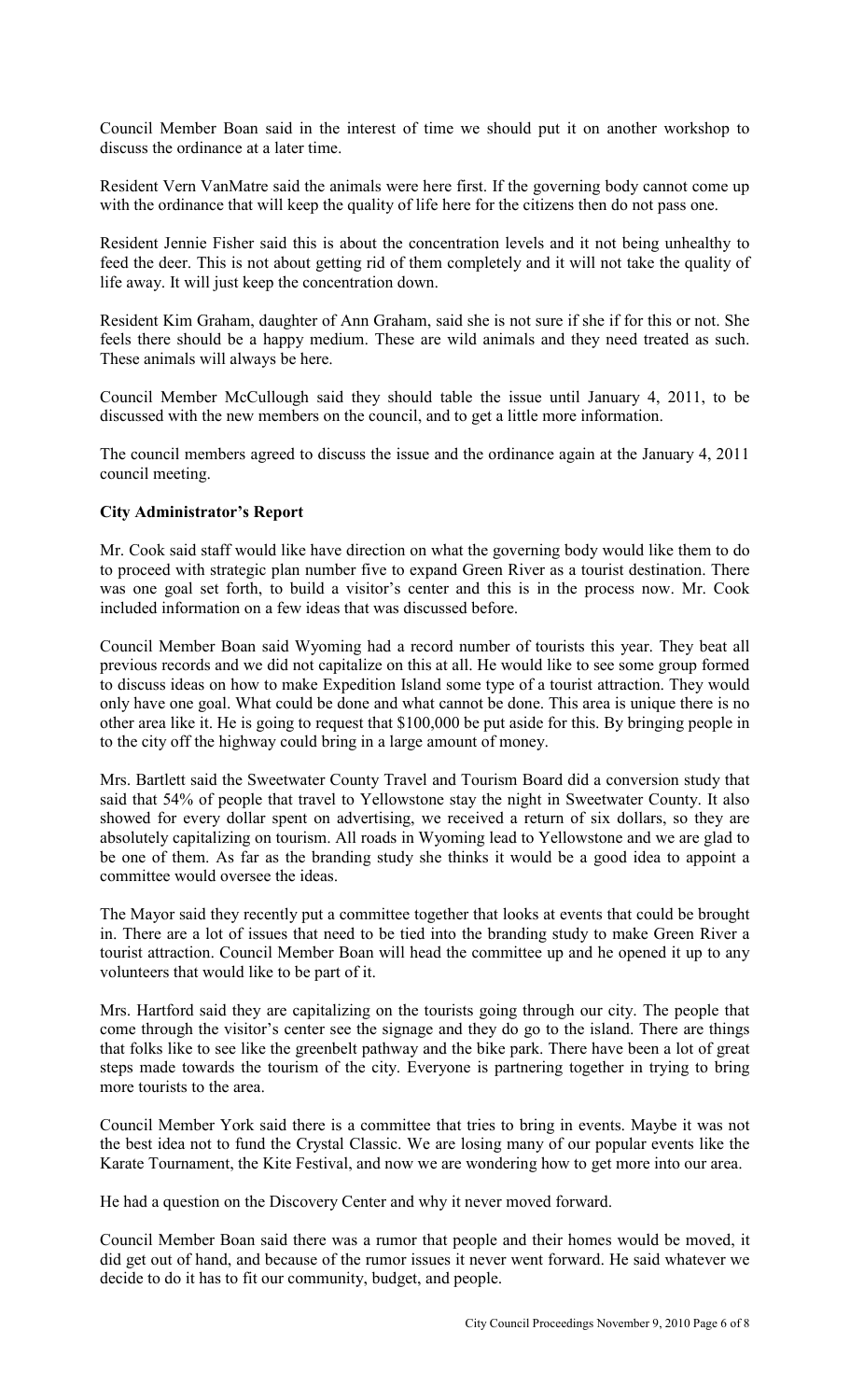Council Member Maes said there is a lot of opportunity in Green River. We already have so many historical and wonderful things in this community. She feels tying the viaduct to the Expedition Island and working with them both would be a tourist attraction. She would like to be a part of this committee.

The Mayor said he would like to be a part of it also. He asked when the first meeting will be.

Council Member Boan said he would look into the scheduling with everyone and then he will let everyone know.

Mr. Cook said the specifications are out for the Utility Storage Building. They are trying to get this completed as soon as they can. The Utility Building on Shoshone will be remodeled and turned into the Joint Dispatch Center. They are looking at proposals to remove the bulk water dispenser from the side of the building. They may be storing Utility Department items from that building at different rental locations that the Police Department have, so a study on the building can be done.

Ben Bracken met with the Wyoming Water Development Commission last week and they did agree to move forward with stage two of the Water Improvement Proposal for the Jamestown Rio Vista and the City of Green River. It was submitted by the city to the Joint Powers Water Board, and was approved by the Wyoming Water Department Commission. They also denied funding for stage three of the Jamestown Rio Vista Water study.

Mr. Cook updated council on three capital projects. The Southside Water Project is moving forward, the 16-inch river crossing is behind schedule, but they are trying to complete it, and the Southeast Storm Drain Project is moving along.

He also included the draft for November 16, 2010 meeting.

Council Member Morck said thank you to the Animal Control Department.

Council Member McCullough had nothing to report.

Council Member Boan is glad that we are capitalizing on the tourism going to Yellowstone. He would like an update on the Winter building at the next meeting.

Council Member Maes said she is disappointed that the Crystal Classic was not supported. She hopes to see other events come into the area so we do not have a dull winter.

Council Members York and Rust had nothing to report.

The Mayor asked about the demolition of the old water plant. He asked Mr. Cook to look into that for Brown Field funding.

Mr. Cook said they did have a meeting and Mrs. Hostetler brought people together where there was a presentation done by a consulting firm out of Utah. The consulting firm has worked through the state of Utah on putting regional Brown Field projects together. In the cities case this is where you would go throughout Sweetwater County and you would identify a dozen Brown Field sites and you would put together an application to be submitted to the Environmental Protection Agency in Denver for their consideration for funding. The town of Granger, City of Green River, and the City of Rock Springs all attended that meeting and Mrs. Hostetler was going to forward more information to everyone on this. The city would be looking at a regional effort if this is what the governing body would choose to do. Certainly the city could take a stand alone project if they would like. He has had contact with the Department of Environmental Quality about the old water building area. He has been told this site is under review by Department of Environmental Quality to the owner, Union Pacific Railroad. He believes the Union Pacific Railroad is under some form of a time constraint to clean this area up. There are a lot of rules and regulations that will be looked into. When he met with Union Pacific Railroad, the issue was Union Pacific Railroad is currently leasing the land to the Joint Powers Board for a small fee, but he knows they would be happy to get this under city control and get it cleaned up. Union Pacific Railroad had a meeting later the next week and they said they would entertain